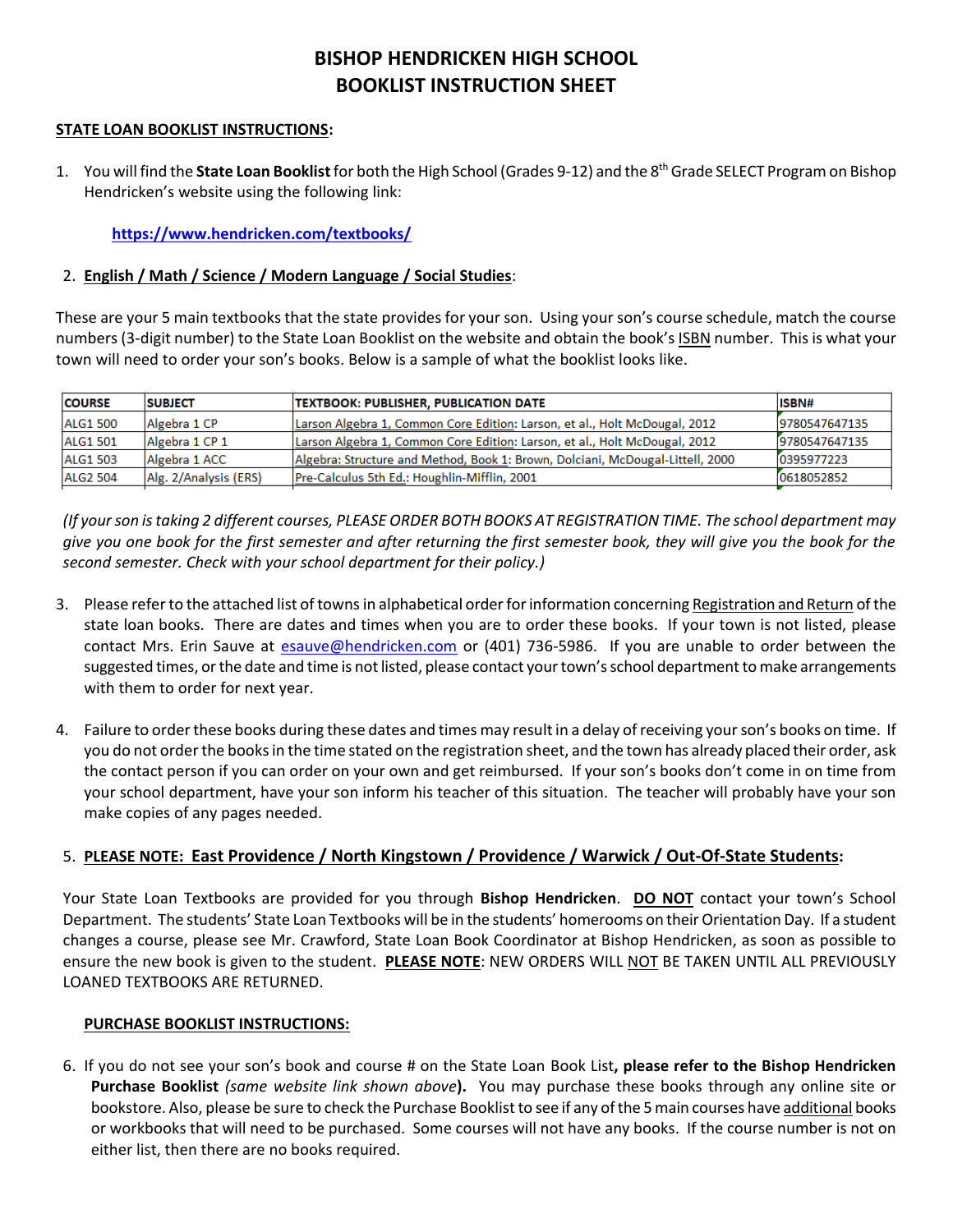## **SCHOOL DEPARTMENT INFORMATION**

#### **BARRINGTON, BRISTOL/WARREN, LITTLE COMPTON, MIDDLETOWN, TIVERTON:**

East Bay Educational Collaborative 317 Market Street, Warren, RI (401) 245-4998 x 300 (Carmen Delgado[\) carmen.delgado@ebecri.org](mailto:carmen.delgado@ebecri.org) **Registration:** Order online by June 30, 2022 at wwww.ebecri.org **Returns**: June 14, 2022 – June 16, 2022 (8am-1pm) **Pick-Up**: You will receive an appointment via email

#### **BURRILLVILLE:**

Administration Building 2300 Bronco Highway, Harrisville, RI 02830 (401) 568-1301 x 1103 (Anne Schmiedel) (schmiedela@bsd-ri.net) **Registration**: Please download book order forms at bsd-ri.net**. Returns:** Book returns can be made at the Admin Building from May 30<sup>th</sup> – July 8th, Mondays – Fridays (8:30am – 3:00pm) **Pick-up**: You will be notified through the Burrillville School Dept.

#### **CENTRAL FALLS:**

Central Falls School Department 115 Illinois Street, Central Falls, RI (401) 727-7700 x 2019 (Ana Jesus) [registration@cfschools.net](mailto:registration@cfschools.net) **Registration:** Please email to receive a registration form **Returns:** Before the end of June, 2022 **Pick-up:** Please refer to the school department's website

## **CHARIHO:**

Chariho High School 453 Switch Road, Wood River Jct., RI 02894 (401) 364-7778 x 2149 (Jen Mathieu) [jennifer.mathieu@chariho.k12.ri.us](mailto:jennifer.mathieu@chariho.k12.ri.us) or (401) 364-7778 x 2100 (Jody Flynn[\) joanne.flynn@chariho.k12.ri.us](mailto:joanne.flynn@chariho.k12.ri.us) **Registration:** Before July 1, 2022 **Returns**: Between June 22, 2022 and July 1, 2022 **Pick-up:** Between July 11, 2022 and July 15, 2022

#### **COVENTRY:**

Coventry Public Schools 46Pettine Street, Coventry, RI 02816 (Oak Haven Elementary School) (401) 822-9400 x 214 (Carole Galvin**)** [galvincarole@coventryschools.net](mailto:galvincarole@coventryschools.net) **Registration & return**: [www.coventryschools.net](http://www.coventryschools.net/) available June 6, 2022 **Pick-up**: Friday, August 19, 2022 (8am-11am)/Monday, August 22, 2022 (8am-11am)/Friday, August 26, 2022

#### **CRANSTON:**

Horton School Building 1196 Park Avenue, Cranston, RI (401) 270-8184 (Kristin Turchetta) [nonpublictextbooks@cpsed.net](mailto:nonpublictextbooks@cpsed.net) **Registration**: Online ordering at [www.cpsed.net](http://www.cpsed.net/) beginning June 13, 2022. **Returns**: Textbook beginning June 6, 2022, Monday – Friday 8:30am – 2:30pm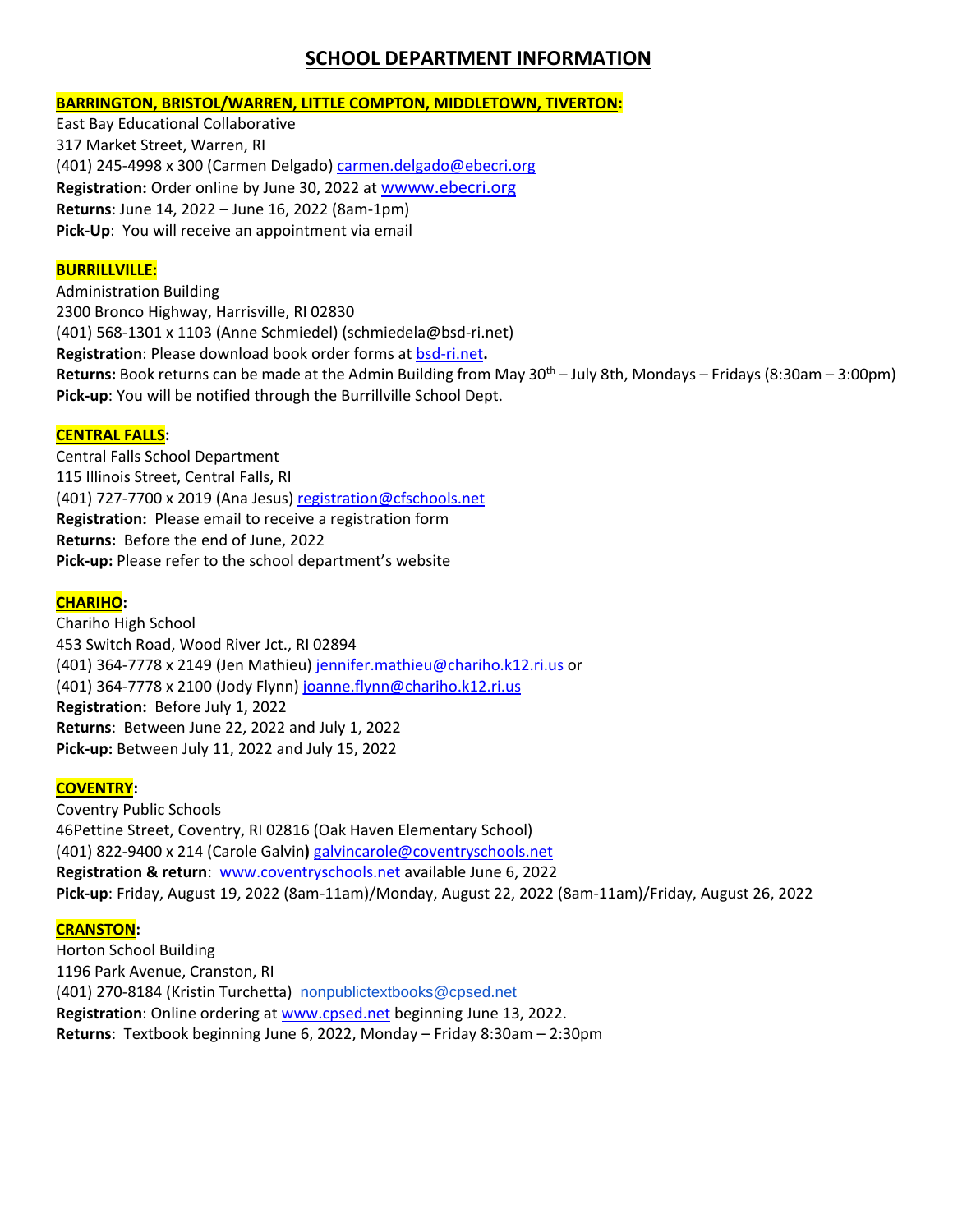## **CUMBERLAND:**

Cumberland High School 2600 Mendon Road, Cumberland, RI (back entrance) (401) 658-1600 X 128 (Lorna Lafond) [lorna.lafond@cumberlandschools.org](mailto:lorna.lafond@cumberlandschools.org) Registration: Book Order form can be found a[t https://cumberlandschools.org/wp-content/uploads/2018/10/L-1-Textbook-](https://cumberlandschools.org/wp-content/uploads/2018/10/L-1-Textbook-Loans-to-Students-Enrolled-in-Non-Public-Schools.pdf)[Loans-to-Students-Enrolled-in-Non-Public-Schools.pdf](https://cumberlandschools.org/wp-content/uploads/2018/10/L-1-Textbook-Loans-to-Students-Enrolled-in-Non-Public-Schools.pdf) **Order & Returns**: June 29<sup>th</sup>, 30<sup>th</sup> and July 1<sup>st</sup>, 5<sup>th</sup> (8:30am – 12pm and 1:00pm – 2:45pm) **Pick-up**: Please refere to the school website for update[s www.cumberlandschools.org](http://www.cumberlandschools.org/)

#### **EAST GREENWICH:**

The Office of Teaching and Learning 111 Pierce Street, East Greenwich, RI 02818 (401) 398-1203 (Margaret Ucci) [mucci@egsd.net](mailto:mucci@egsd.net) **Registration:** Order online a[t www.egsd.net](http://www.egsd.net/) June 27, 2022 – July 11, 2022 from 8:30am to 11:30am **Returns**: June 27, 2022 – July 11, 2022 from 8:30am to 11:30am **Pick-up:** Please refer to the school department's website

#### **EXETER/W.GREENWICH:**

Lineham School 859 Nooseneck Hill Road, West Greenwich, RI (401) 397-3771 (Maureen Abarr[\) Maureen\\_abarr@ewg.k12.ri.us](mailto:Maureen_abarr@ewg.k12.ri.us) **Deadline for ordering textbooks is June 23, 2022 Registration & return:** Tuesday, June 14<sup>th</sup> through Thursday, June 16<sup>th</sup> between 3pm and 5pm Pick-up: Tuesday, August 23<sup>rd</sup> through Thursday, August 25<sup>th</sup> between 8am and 2pm

#### **FOSTER/GLOCESTER:**

Central Receiving Office, Back of Ponaganset H.S. 137 Anan Wade Road, Glocester, RI 02857 (401) 710-7500 x 3170 (Linda Lombardi) [llombardi@fgschools.com](mailto:llombardi@fgschools.com) Registration: [https://www.fg.k12.ri.us/for\\_parents/non-\\_public\\_school\\_pupil\\_textbooks](https://www.fg.k12.ri.us/for_parents/non-_public_school_pupil_textbooks) **Returns**: Before June 25, 2022 **Pick-up**: You will be notified by Mrs. Lombardi

#### **JAMESTOWN:**

Jamestown School Department 76 Melrose Avenue, Jamestown, RI (401) 423-7020 x102 (Maggie Moretti) [moretti.maggi@jamestownschools.org](mailto:moretti.maggi@jamestownschools.org) **Registration:** Please email [moretti.maggi@jamestownschools.org](mailto:moretti.maggi@jamestownschools.org) with you book requests **Returns**: Prior to June 30, 2022 **Pick-up:** You will be contacted by the school department

#### **JOHNSTON:**

Ferri Middle School 10 Memorial Avenue, Johnston, RI 02919 (401) 233-1930 ext. 2955 (Nicole DiSano[\) ndisano@johnstonschools.org](mailto:ndisano@johnstonschools.org) **Registration:** Form online at [www.johnstonschools.org](http://www.johnstonschools.org/) (Family Resources/Textbook Center/Non Public Schools) by June 30, 2022 **Return:** June 17, 2022 – June 25, 2022 from 8:30am-2:00pm **Pick-up:** You will receive an email when your books are ready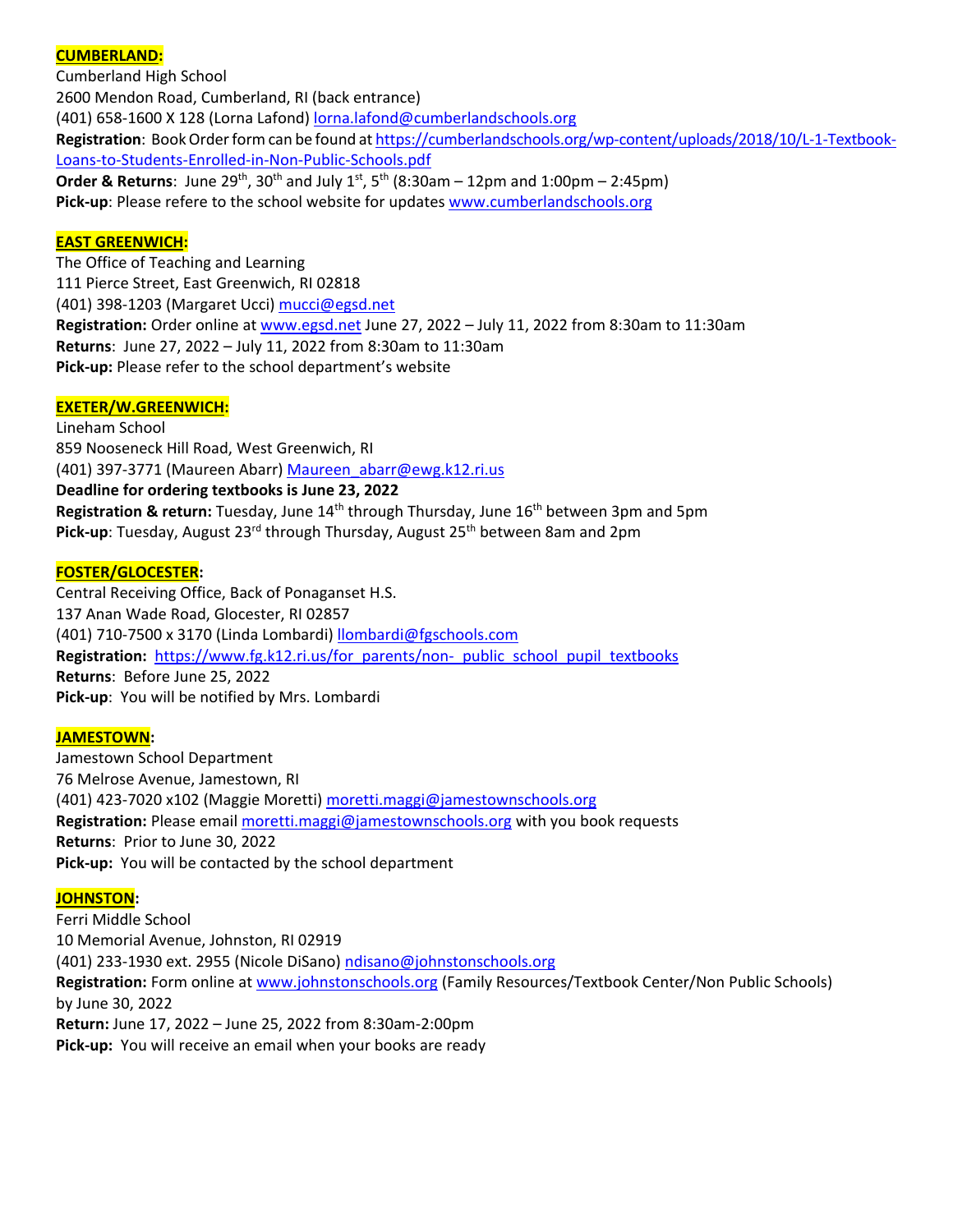#### **LINCOLN:**

Lincoln High School Main Office 135 Old River Road, Lincoln, RI (401) 721-3316 (Nicole Beck[\) beckn@lincolnps.org](mailto:beckn@lincolnps.org) **Registration:** Registration forms can be found at [www.district.lincolnps.org/departments/business-office](http://www.district.lincolnps.org/departments/business-office) **Book Return:** Wednesday, June 22nd (7:30am – 3:30pm) and Thursday, June 23rd (7:30am – 3:30pm) **Pick-up:** Tuesday, August  $16<sup>th</sup>$  (7:30am – 3:30pm) and Wednesday, August  $17<sup>th</sup>$  (7:30am – 3:30pm)

#### **NARRAGANSETT:**

Narragansett Town Hall (3<sup>rd</sup> Floor, School Administration) 25 Fifth Avenue, Narragansett, RI 02882 (401) 792-9450 Press 0 (Jane O'Brien) [jobrien@nssk12.org](mailto:jobrien@nssk12.org) **Registration:** By June 29, 2022 t[o jobrien@nssk12.org](mailto:jobrien@nssk12.org) **Return:** June 22, 2022 – June 24, 2022 between 9:00am and 1:00pm **Pick-up:** You will be contacted by Mrs. O'Brien for pick up information

#### **NEWPORT:**

Newport Area Career and Tech Center 109 Old Fort Road, Newport, RI 02840 (401) 619-5397 (Mark Gaynor) [markgaynor@npsri.net](mailto:markgaynor@npsri.net) **Registration & return:** Please refer to the school department's website <https://www.npsri.net/Page/206> **Pick-up:** Please refer to the school department's website <https://www.npsri.net/Page/206>

#### **NORTH PROVIDENCE:**

Birchwood Middle School 10 Birchwood Avenue, North Providence, RI (401) 349-4678 (Gloria DeNicola) [Gloria.Denicola@npsd.k12.ri.us](mailto:Gloria.Denicola@npsd.k12.ri.us) **Registration & return:** Please call or email Gloria DeNicola **Pick-up**: Please call or email Gloria DeNicola

#### **NORTH SMITHFIELD:**

N. Smithfield School Department **(**Administration Building) 412 Greenville Road, North Smithfield, RI 02896 (401) 769-5492 ext 2200 (Kristie Olson) [kolson@northsmithfieldschools.com](mailto:kolson@northsmithfieldschools.com) **Registration & return**: Textbook Request Forms and Agreement Forms found online at <https://www.nsps.us/families.html> **Pick-up**: Please refer to the school department's website <https://www.nsps.us/families.html>

#### **PAWTUCKET:**

School Administration Building 286 Main Street, Pawtucket, RI (401) 729-6301 (Maria Cordeiro) **Registration & return:** June 27, 2022 – July 1, 2022, Monday – Friday from 8:30am – 12:00pm **Pick-up**: Please refer to the school department's website

#### **PORTSMOUTH:**

Administrative Bldg. 29 Middle Road, Portsmouth, RI 02871 (401) 683-1039 x 0 (Tracy Lima) [limat@portsmouthschoolsri.org](mailto:limat@portsmouthschoolsri.org) **Deadline for ordering textbooks is July 1, 2022 Registration & return**: Textbook requests forms can be found at [http://www.portsmouthschoolsri.org](http://www.portsmouthschoolsri.org/) **Pick-up:** Monday, August 15<sup>th</sup> – Friday, August 19<sup>th</sup> from 8am – 4pm